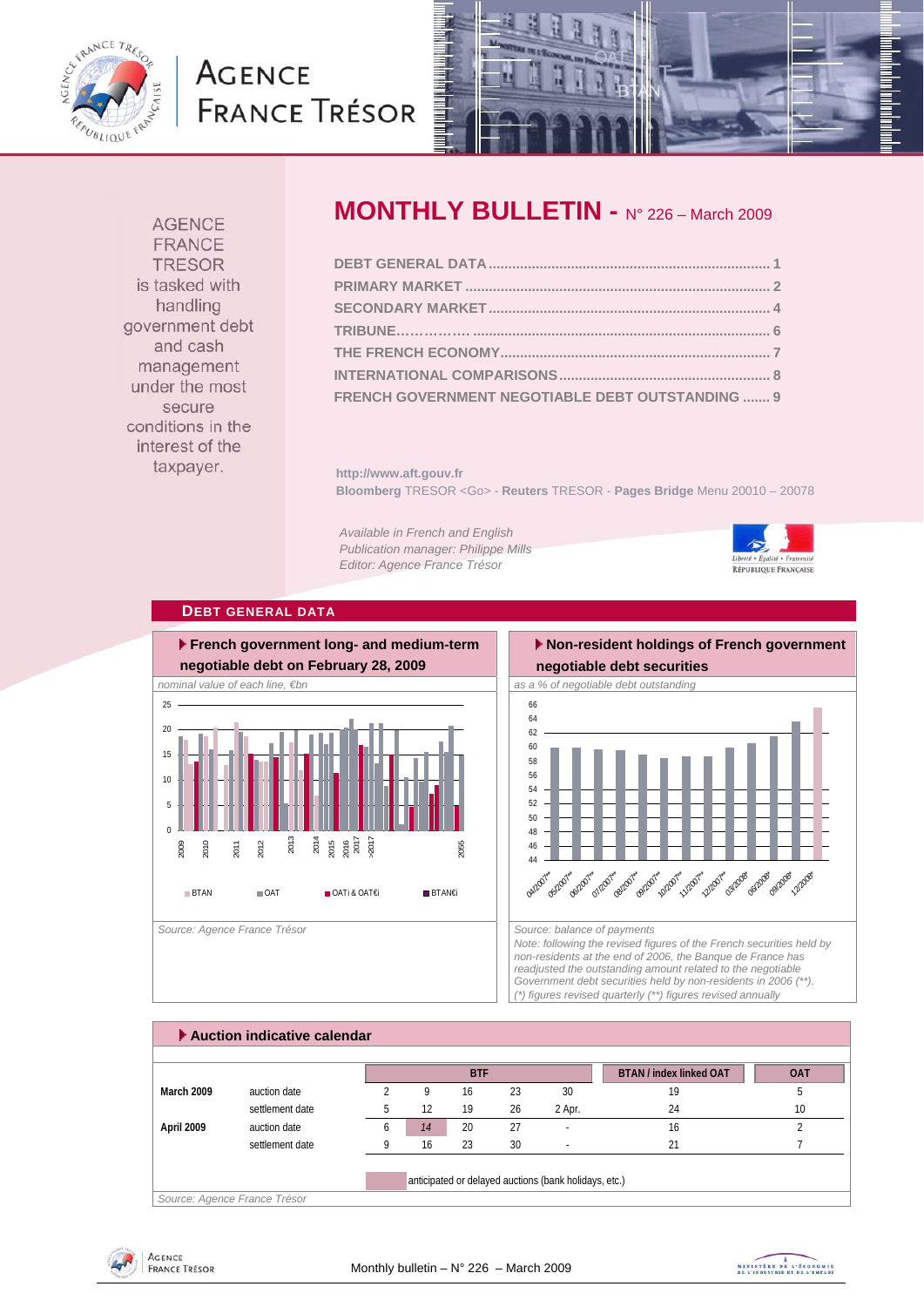#### **NEWS Modification of the 2009 Financing Programme**

The draft revised budget bill (PLFR) for 2009 was published at the beginning of March. It presented a financing requirement that had been revised to bring it into line with the government's new growth and deficit projections. Medium-term and long-term issuance, net of buybacks, now stands at €155 billion, which is €10 billion more than the figure given in the 2009 supplementary budget enacted on 4 February 2009. The increase in BTFs now stands at €37.1 billion, which is €7 billion more than in the 4 February 2009 budget bill.

The financing programme is based on a projected 1.5% decline in GDP and a deficit of 5.6% of GDP in 2009. These projections are in line with the market consensus estimates from February.

The revised macro-economic projections reflect the severity of the financial crisis and its impact on the world economy.

Agence France Trésor wanted to inform investors as soon as possible, in keeping with its strategy based on transparency and predictability. Two additional auctions (on the first Thursday in August and the first Thursday in December) were announced at the end of 2008 to provide the flexibility needed to meet investors' demands. They will make it possible to smooth sales of securities over the year, with a medium-term and long-term issuance pattern similar to that seen in January and February.

#### **PRIMARY MARKET**









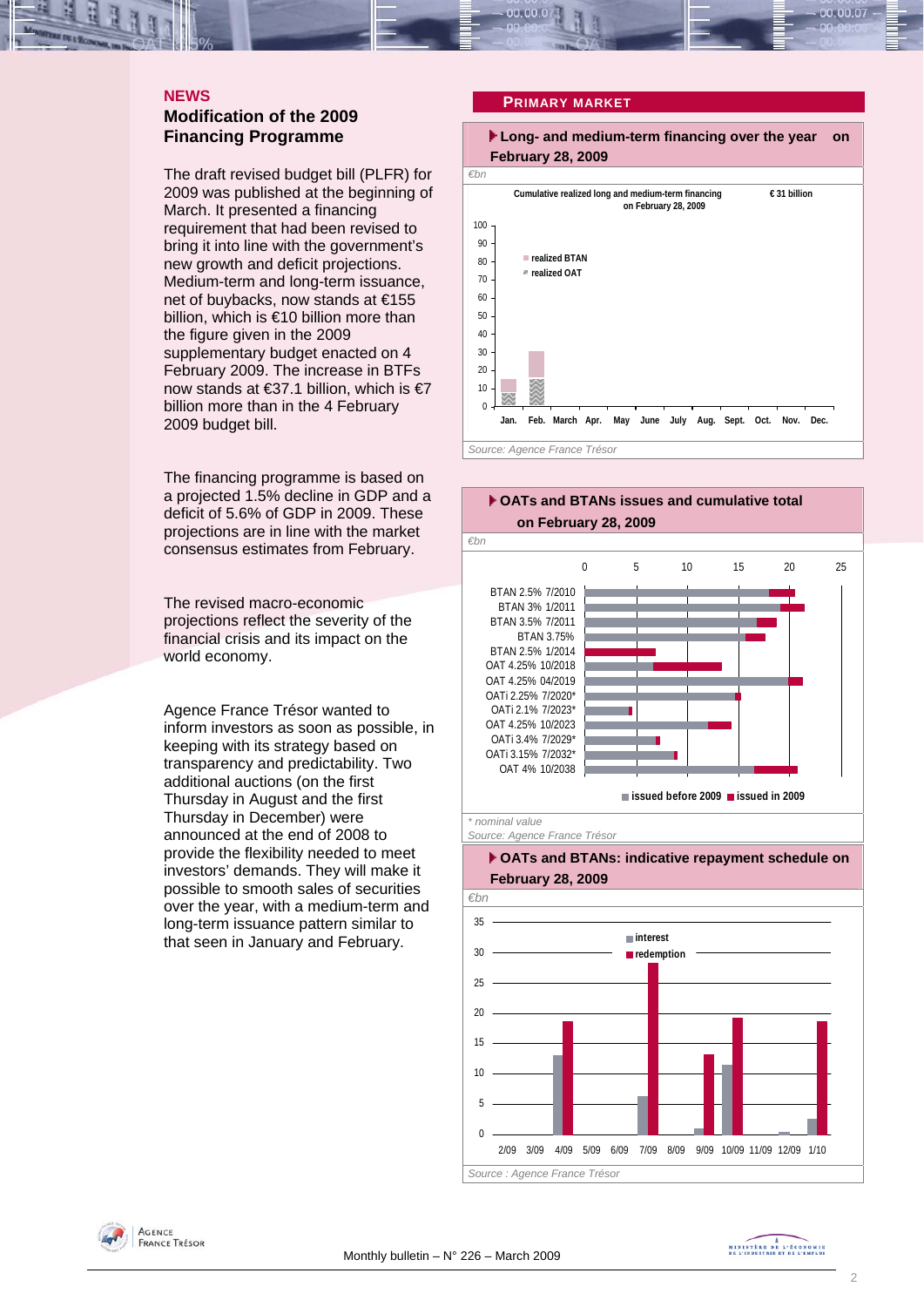### **OAT and BTAN auctions – February 2009**

#### *€m*

ų E

|                               | OAT 10 years | OAT 10 years        | OAT 30 years             | <b>BTAN 2 years</b>      | <b>BTAN 4 years</b>      | <b>BTAN 5 years</b> | OAT€i 11 years  | OATi 20 years |
|-------------------------------|--------------|---------------------|--------------------------|--------------------------|--------------------------|---------------------|-----------------|---------------|
|                               | 10/25/2018   | 4/25/2019           | 10/25/2038               | 1/12/2011                | 1/12/2013                | 1/12/2014           | 7/25/2020       | 7/25/2029     |
|                               | 4,25%        | 4,25%               | 4,00%                    | 3,00%                    | 3.75%                    | 2,50%               | 2,25%           | 3,40%         |
| <b>Auction date</b>           | 2/5/2009     | 2/5/2009            | 2/5/2009                 | 2/19/2009                | 2/19/2009                | 2/19/2009           | 2/19/2009       | 2/19/2009     |
| Settlement date               | 2/10/2009    | 2/10/2009           | 2/10/2009                | 2/24/2009                | 2/24/2009                | 2/24/2009           | 2/24/2009       | 2/24/2009     |
| Amount announced              |              | $< 6.000 - 7.000 >$ |                          |                          | $< 6.000 - 7.500 >$      |                     | $< 500 - 800 >$ |               |
| Bid amount                    | 5,830        | 3.430               | 4,007                    | 5,135                    | 3,495                    | 6,195               | 1,045           | 0,719         |
| Amount served                 | 2.580        | 1.325               | 2,307                    | 2,305                    | 1.835                    | 3,322               | 0,503           | 0,246         |
| of which: NCTs before auction | 0            | $\theta$            | $\theta$                 | 0                        | 0                        | 0                   | 0               | 0             |
| NCTs after auction            | 0.273        | 0.024               | 0.610                    | 0                        | 0                        | 0.188               | 0               | $\theta$      |
| <b>Total issued amount</b>    | 2.853        | 1.349               | 2.917                    | 2,305                    | 1.835                    | 3,510               | 0,503           | 0,246         |
| Bid-to-cover ratio            | 2.26         | 2.59                | 1.74                     | 2.23                     | 1.90                     | 1.86                | 2.08            | 2,92          |
| Weighted average price        | 103.46%      | 103.27%             | 96.33%                   | 102.71%                  | 105.25%                  | 99.16%              | 101.05%         | 119.79%       |
| Yield to maturity             | 3,81%        | 3,85%               | 4,22%                    | 1,53%                    | 2,32%                    | 2,69%               | 2,15%           | 2,19%         |
| Indexation coefficient*       |              |                     | $\overline{\phantom{a}}$ | $\overline{\phantom{a}}$ | $\overline{\phantom{a}}$ |                     | 1,12167         | 1,16980       |

00.00.0

 *Source: Agence France Trésor* 

| ▶ BTF auctions - February 2009 |            |            |            |            |            |            |
|--------------------------------|------------|------------|------------|------------|------------|------------|
| $\epsilon$ m                   |            |            |            |            |            |            |
|                                | <b>BTF</b> | <b>BTF</b> | <b>BTF</b> | <b>BTF</b> | <b>BTF</b> | <b>BTF</b> |
|                                | 1 month    | 2 month    | 3 month    | 4 month    | 6 month    | 1 year     |
| <b>Auction date</b>            |            |            | 2/2/2009   | 2/2/2009   | 2/2/2009   | 2/2/2009   |
| Settlement date                |            |            | 2/5/2009   | 2/5/2009   | 2/5/2009   | 2/5/2009   |
| Maturity                       |            |            | 4/30/2009  | 6/18/2009  | 8/13/2009  | 12/17/2009 |
| <b>Total issued amount</b>     |            |            | 3.357      | 2,193      | 2,804      | 2,808      |
| Weighted average rate          |            |            | 1.114%     | 1.150%     | 1.169%     | 1.222%     |
| <b>Auction date</b>            |            | 2/9/2009   | 2/9/2009   |            | 2/9/2009   | 2/9/2009   |
| Settlement date                |            | 2/12/2009  | 2/12/2009  |            | 2/12/2009  | 2/12/2009  |
| Maturity                       |            | 4/2/2009   | 5/14/2009  |            | 7/16/2009  | 1/14/2010  |
| <b>Total issued amount</b>     |            | 1,002      | 3,029      |            | 2,001      | 2,006      |
| Weighted average rate          |            | 0,997%     | 0,989%     |            | 1,004%     | 1,109%     |
| <b>Auction date</b>            |            |            | 2/16/2009  | 2/16/2009  | 2/16/2009  | 2/16/2009  |
| Settlement date                |            |            | 2/19/2009  | 2/19/2009  | 2/19/2009  | 2/19/2009  |
| Maturity                       |            |            | 5/14/2009  | 6/4/2009   | 7/2/2009   | 12/17/2009 |
| <b>Total issued amount</b>     |            |            | 3.105      | 2,033      | 2,072      | 1,630      |
| Weighted average rate          |            |            | 0.963%     | 0.976%     | 0.984%     | 1.037%     |
| <b>Auction date</b>            |            |            | 2/23/2009  | 2/23/2009  | 2/23/2009  | 2/23/2009  |
| Settlement date                |            |            | 2/26/2009  | 2/26/2009  | 2/26/2009  | 2/26/2009  |
| Maturity                       |            |            | 5/28/2009  | 6/18/2009  | 7/30/2009  | 10/22/2009 |
| <b>Total issued amount</b>     |            |            | 3884       | 1649       | 2246       | 2252       |
| Weighted average rate          |            |            | 0,946%     | 0,949%     | 0,978%     | 0,996%     |
|                                |            |            |            |            |            |            |
|                                |            |            |            |            |            |            |
|                                |            |            |            |            |            |            |

*Source: Agence France Trésor* 



 $00.00.07$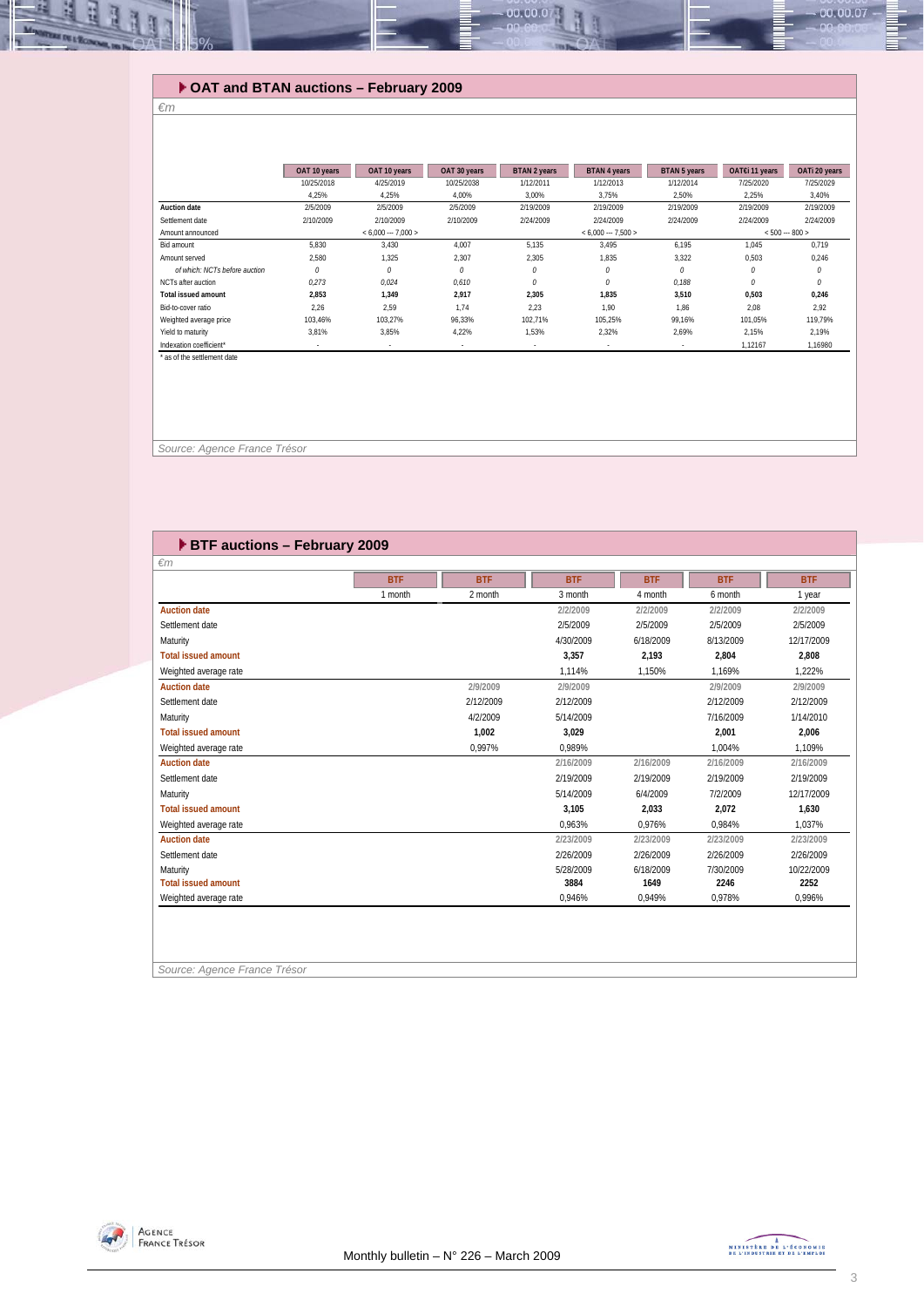









*(1) difference between the yield of the OAT 4% April 2013 and the yield of the OATi 2.5% July 2013 (2) difference between the yield of the OAT 5% April 2012 and the yield of the OAT€i 3% July 2012 (3) difference between the yield of the OAT 5.5% April 2029 and the yield of the OATi 3.4% July 2029 (4) difference between the yield of the OAT 5.75% October 2032 and the yield of the OAT€i 3.15% July 2032* 

| $\blacktriangleright$ Negotiable government debt and swaps |          |          |         |          |         |         |          |                |                 |  |  |
|------------------------------------------------------------|----------|----------|---------|----------|---------|---------|----------|----------------|-----------------|--|--|
| $\varepsilon$ bn                                           |          |          |         |          |         |         |          |                |                 |  |  |
|                                                            | end      | end      | end     | end      | end     | end     | end      | end of January | end of February |  |  |
|                                                            | 2002     | 2003     | 2004    | 2005     | 2006    | 2007    | 2008     | 2009           | 2009            |  |  |
| Negotiable government debt                                 |          |          |         |          |         |         |          |                |                 |  |  |
| outstanding                                                | 717      | 788      | 833     | 877      | 877     | 921     | 1017     | 1018           | 1041            |  |  |
| OAT                                                        | 478      | 512      | 552     | 593      | 610     | 641     | 681      | 679            | 687             |  |  |
| <b>BTAN</b>                                                | 151      | 167      | 184     | 189      | 200     | 202     | 198      | 189            | 197             |  |  |
| <b>BTF</b>                                                 | 88       | 109      | 97      | 95       | 66      | 78      | 138      | 150            | 157             |  |  |
| Swaps outstanding                                          | 61       | 61       | 61      | 52       | 44      | 42      | 28       | 28             | 28              |  |  |
| Average maturity of the negotiable debt                    |          |          |         |          |         |         |          |                |                 |  |  |
| before swaps                                               | 5 years  | 5 years  | 6 years | 6 years  | 7 years | 7 years | 6 years  | 6 years        | 6 years         |  |  |
|                                                            | 343 days | 297 days | 79 days | 267 days | 45 days | 51 days | 292 days | 313 days       | 295 days        |  |  |
| after swaps                                                | 5 years  | 5 years  | 6 years | 6 years  | 7 years | 7 years | 6 years  | 6 years        | 6 years         |  |  |
|                                                            | 266 days | 235 days | 33 days | 228 days | 16 days | 29 days | 276 days | 297 days       | 279 days        |  |  |
|                                                            |          |          |         |          |         |         |          |                |                 |  |  |
|                                                            |          |          |         |          |         |         |          |                |                 |  |  |
|                                                            |          |          |         |          |         |         |          |                |                 |  |  |
|                                                            |          |          |         |          |         |         |          |                |                 |  |  |
| Source: Agence France Trésor                               |          |          |         |          |         |         |          |                |                 |  |  |



MINISTÈRE DE L'ÉCONOMIE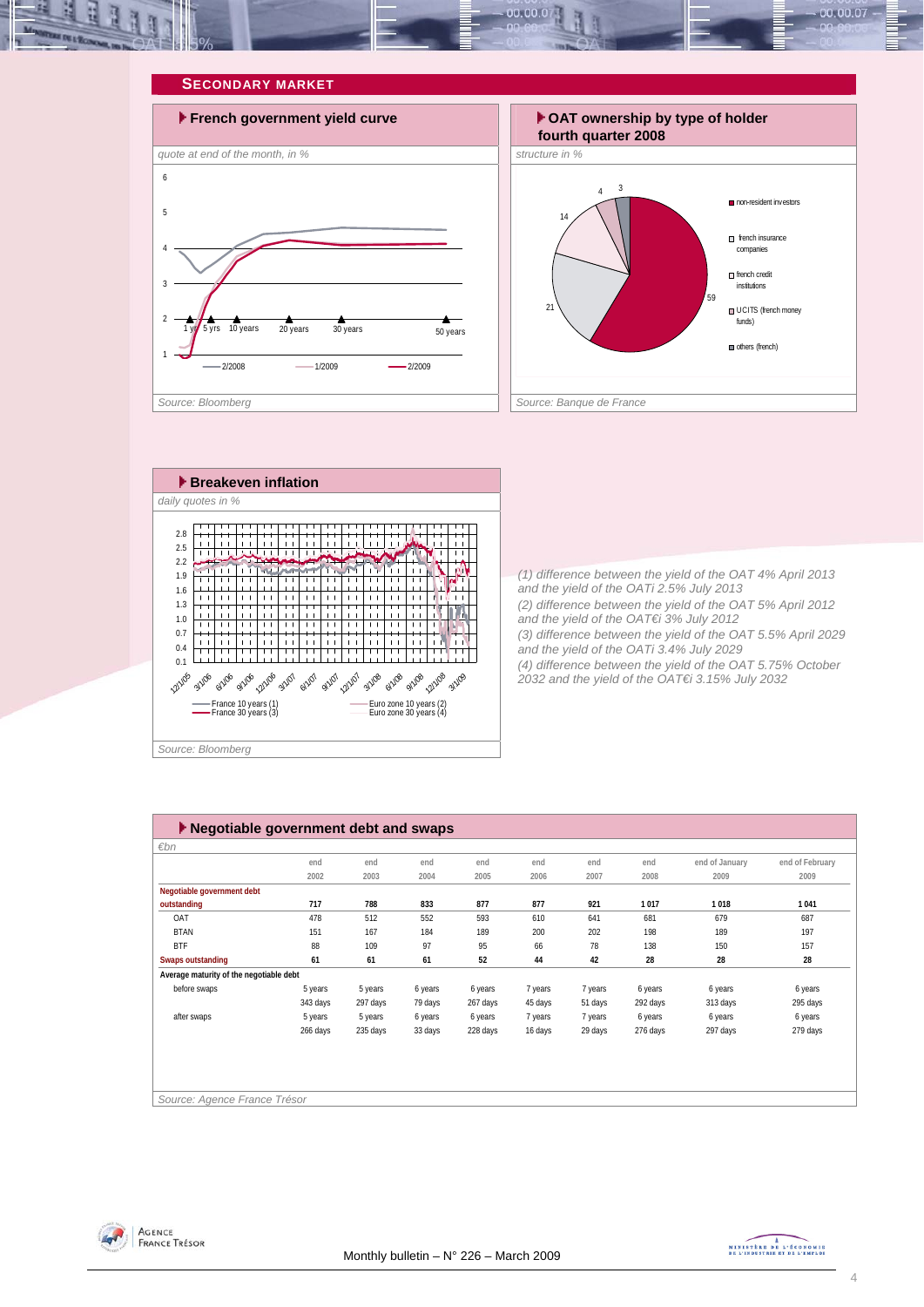







MINISTRE DE L'ÉCONOMIE

00.00.07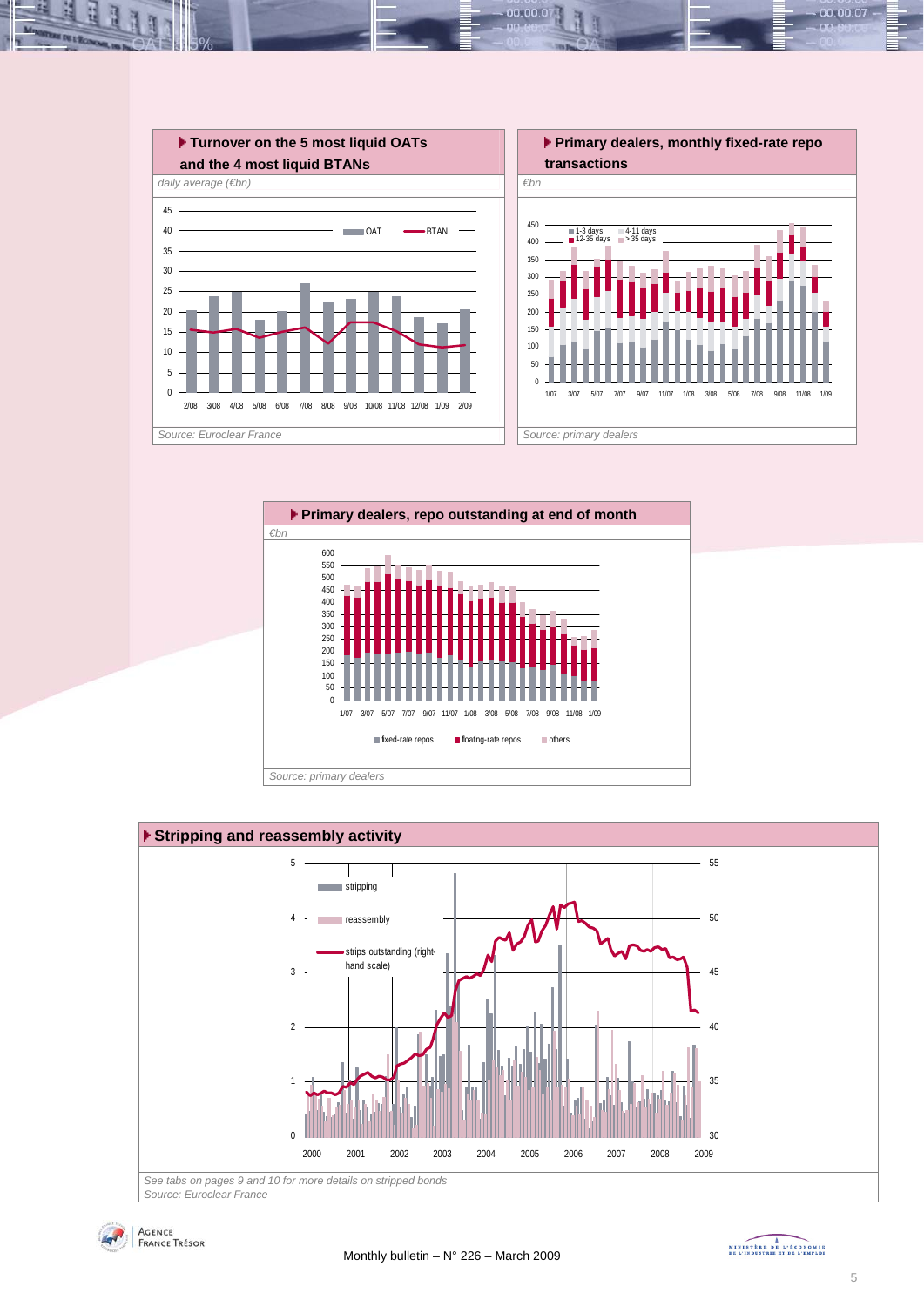

#### **TRIBUNE**

### **Eurozone sovereign debt markets**

**By Peter Schaffrik, Dresdner Kleinwort** 

What started as a credit crisis has morphed into a proper sovereign crisis ever since the governments backstopped the financial system. In that wake, the status of sovereigns was put in question - and European sovereigns are not exempt. This goes as far as markets starting to question the very raison d'être and existence of the Eurozone. In terms of the survival of the Eurozone, we are confident that the most important question is *how*.



However, the crisis and its consequences has fundamentally changed the way of pricing sovereign bonds of developed markets as credit risk has been introduced. This is evident in the massive widening of spreads within the Eurozone or the surge in sovereign CDS levels, which is testament to rising credit-risk premia. And this also has had a significant effect on the shape of the yield curve.

The chart above shows the deviation of the actual 2y-10y curve slope from where the history up until September 2008 would have suggested it ought to be. This estimated risk premium initially fluctuate around -30 basis points and eventually rises sharply. This is compared to the average of CDS spreads for Eurozone sovereigns. And while in other currency areas, central banks have narrowed risk premia via announcing and/or implementing government bond-purchase programs (like in the United States or in the United Kingdom), so far the ECB has strongly rejected the idea of implementing similar steps. In the end, Eurozone countries would have to cooperate more in order to support the image of homogeneity of the zone for investors. This will then reduce the overall risk premium, mainly supporting the easing of premia of countries with lower sovereign ranking or those with the smallest debt, generally less liquid and with a relatively small range of financing instruments. Until then, eurozone spreads and curves are likely to remain structurally wider and steeper than they used to be.

*NB: this Agence France Trésor forum offers economists an opportunity to express their personal opinion. Thus, the above article strictly reflects the author's view, and should not be construed as expressing the viewpoints of Agence France Trésor or the Ministry of the Economy, Industry and Employment.* 



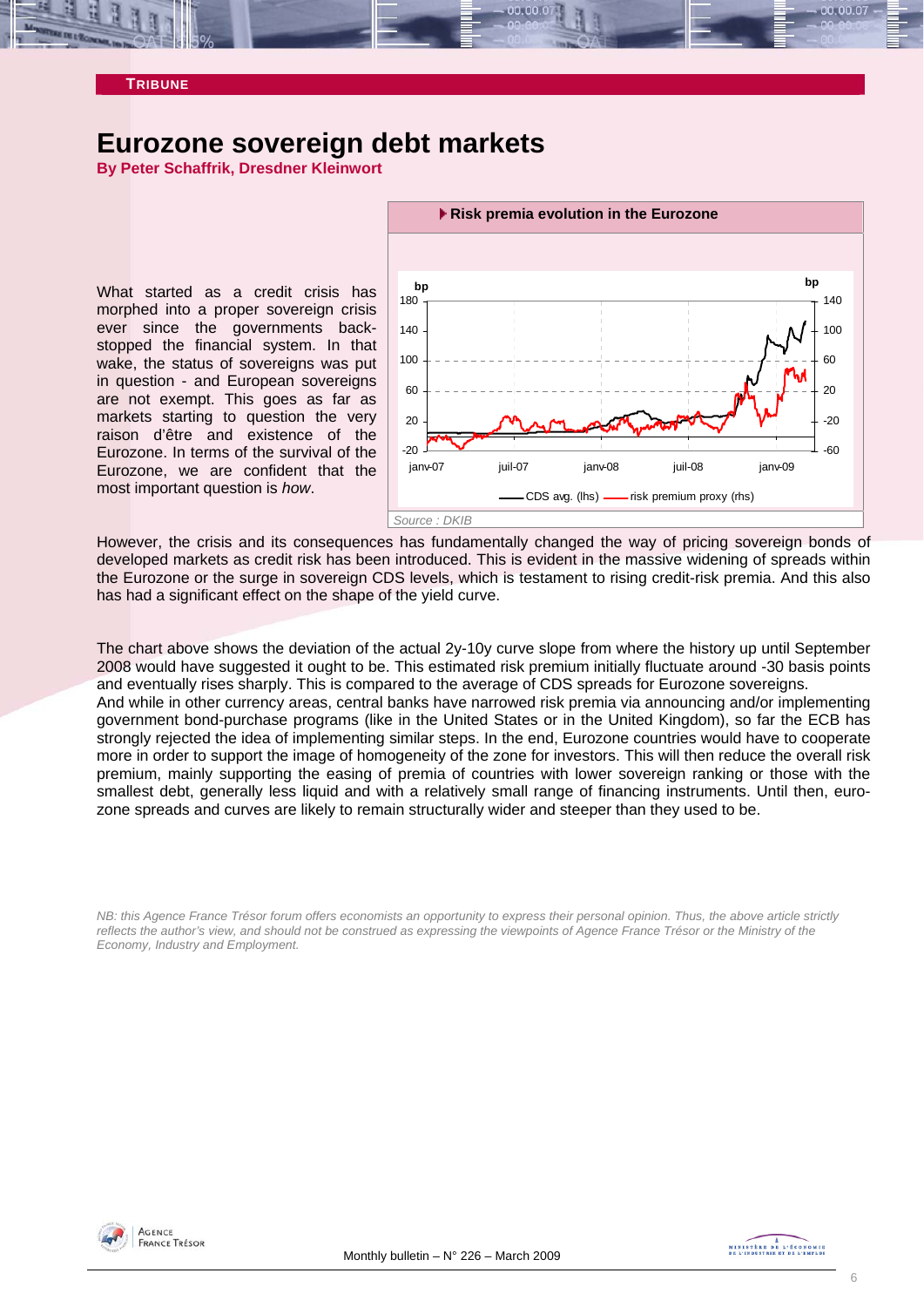

### **THE FRENCH ECONOMY**

| $\blacktriangleright$ Macro-economic forecast |      |        |      |  |  |  |  |  |  |  |
|-----------------------------------------------|------|--------|------|--|--|--|--|--|--|--|
| Real growth rate as a %                       |      |        |      |  |  |  |  |  |  |  |
|                                               | 2008 | 2009   | 2010 |  |  |  |  |  |  |  |
| French GDP                                    | 1,0  | $-1.5$ | 1.0  |  |  |  |  |  |  |  |
| Euro zone GDP                                 | 1,4  | $-2,1$ | 0,4  |  |  |  |  |  |  |  |
| Household consumption                         | 1.1  | 0.4    | 1.2  |  |  |  |  |  |  |  |
| <b>Business investment</b>                    | 2,0  | $-7.0$ | 3,7  |  |  |  |  |  |  |  |
| <b>Exports</b>                                | 1,6  | $-4.8$ | 0.3  |  |  |  |  |  |  |  |
| Imports                                       | 1,5  | $-4.4$ | 1,4  |  |  |  |  |  |  |  |
| Consumer prices                               | 2.9  | 0.4    | 1.4  |  |  |  |  |  |  |  |
| (year-on-year)                                |      |        |      |  |  |  |  |  |  |  |

#### **Execent economic indicators**

| Industrial output*, year-on-year       | $-13.8%$      | 1/2009     |
|----------------------------------------|---------------|------------|
| Household consumption*, year-on-year   | 1.8%          | 1/2009     |
| Unemployment rate (ILO)                | 7.8%          | 12/2008    |
| Consumer prices, year-on-year          |               |            |
| all items                              | 0.9%          | 2/2009     |
| all items excluding tobacco            | 0.9%          | 2/2009     |
| Trade balance, fob-fob, sa             | $-4.5$ FUR bn | 1/2009     |
| п                                      | $-3.0$ FUR bn | 12/2008    |
| Current account balance, sa            | $-2.8$ FUR bn | 1/2009     |
| п                                      | $-1.2$ FUR bn | 12/2008    |
| 10-year constant maturity rate (TEC10) | 3.67%         | 02/27/2009 |
| 3-month interest rate (Euribor)        | 1.825%        | 02/27/2009 |
| FUR/USD                                | 1.2644        | 02/27/2009 |
| FUR / JPY                              | 123.23        | 02/27/2009 |
| *manufacturad anode —                  |               |            |

*\*manufactured goods –* 

*Source: Insee; Ministry of the Economy, Industry and Employment; Banque de France* 

*Source: Ministry of the Economy, Industry and Employment, Draft budget Bill 2009* 





| €bn                |          |          |         |                      |         |
|--------------------|----------|----------|---------|----------------------|---------|
|                    |          |          |         | end of January level |         |
|                    | 2007     | 2008     | 2007    | 2008                 | 2009    |
| General budget     |          |          |         |                      |         |
| balance            | $-38.19$ | $-56.85$ | $-0.66$ | $-3,48$              | $-4.30$ |
| revenue            | 299,22   | 291,27   | 20,36   | 19,91                | 17,87   |
| expenditure        | 337,41   | 348,11   | 21,01   | 23,39                | 22,16   |
| Balance of special |          |          |         |                      |         |
| Treasury accounts  | $-0,21$  | 0,38     | $-5,03$ | $-3,13$              | $-3,84$ |
| General budget     |          |          |         |                      |         |
| outturn            | $-38.40$ | $-56.47$ | $-5.69$ | $-6.61$              | $-8.13$ |
|                    |          |          |         |                      |         |



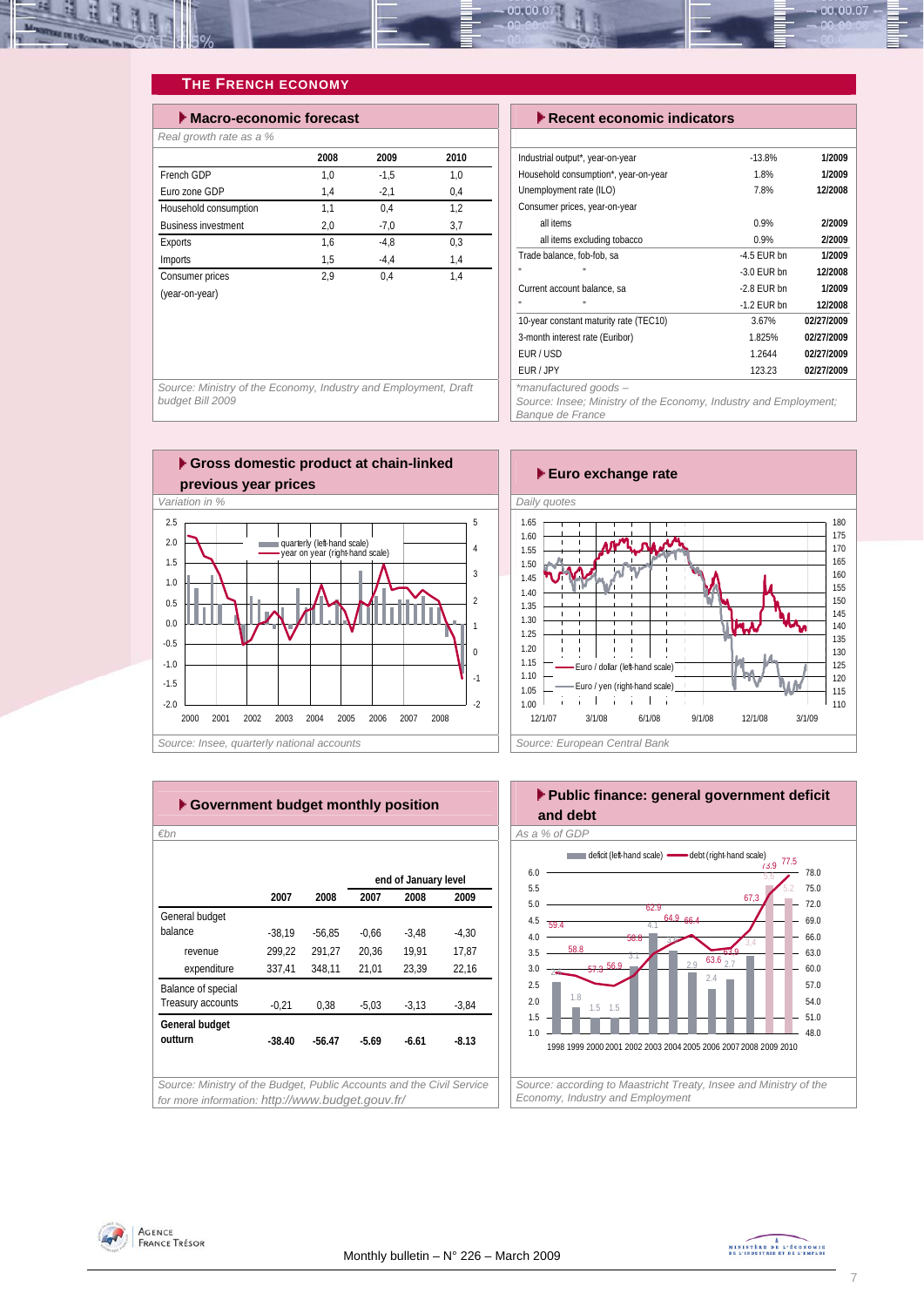|    | Timetable for the release of French economic indicators                                                                |    |                                                         |  |  |  |  |  |  |
|----|------------------------------------------------------------------------------------------------------------------------|----|---------------------------------------------------------|--|--|--|--|--|--|
|    | <b>March 2009</b>                                                                                                      |    | <b>April 2009</b>                                       |  |  |  |  |  |  |
| 5  | Job seekers - Q4-2008                                                                                                  |    | Gross foreign exchange reserves in March                |  |  |  |  |  |  |
| 6  | Gross foreign exchange reserves in February                                                                            | 8  | Foreign trade in February                               |  |  |  |  |  |  |
| 10 | Central government budget: statement at end of January                                                                 | 10 | Central government budget: statement at end of February |  |  |  |  |  |  |
| 10 | Industrial output in January                                                                                           | 10 | Industrial output in February                           |  |  |  |  |  |  |
| 10 | Foreign trade in January                                                                                               | 10 | Consumer prices: index for March                        |  |  |  |  |  |  |
| 12 | Consumer prices: final index for February                                                                              | 14 | Balance of payments in February                         |  |  |  |  |  |  |
| 12 | Payroll employment: final results Q4-2008                                                                              | 23 | Industrial trends: quarterly survey for April           |  |  |  |  |  |  |
| 13 | Balance of payments in January                                                                                         | 24 | Household consumption of manufactured goods in March    |  |  |  |  |  |  |
| 20 | Wages: final statistics Q4-2008                                                                                        | 28 | Industrial trends: April survey                         |  |  |  |  |  |  |
| 24 | Household consumption of manufactured goods in February                                                                | 28 | Household confidence survey: April survey               |  |  |  |  |  |  |
| 24 | Industrial trends: monthly survey for March                                                                            | 29 | Job seekers in March                                    |  |  |  |  |  |  |
| 26 | Household confidence survey: March survey                                                                              | 30 | Industrial producer prices: March index                 |  |  |  |  |  |  |
| 27 | Quarterly national accounts: final results Q4-2008                                                                     | 30 | Net foreign exchange reserves in March                  |  |  |  |  |  |  |
| 31 | New building starts in February                                                                                        |    |                                                         |  |  |  |  |  |  |
|    | Harmonized index of consumer prices - Eurozone (Eurostat)<br>Index for February: March 16<br>Index for March: April 16 |    |                                                         |  |  |  |  |  |  |

00.00.0

### **INTERNATIONAL COMPARISONS**







N



 $00.00.07 -$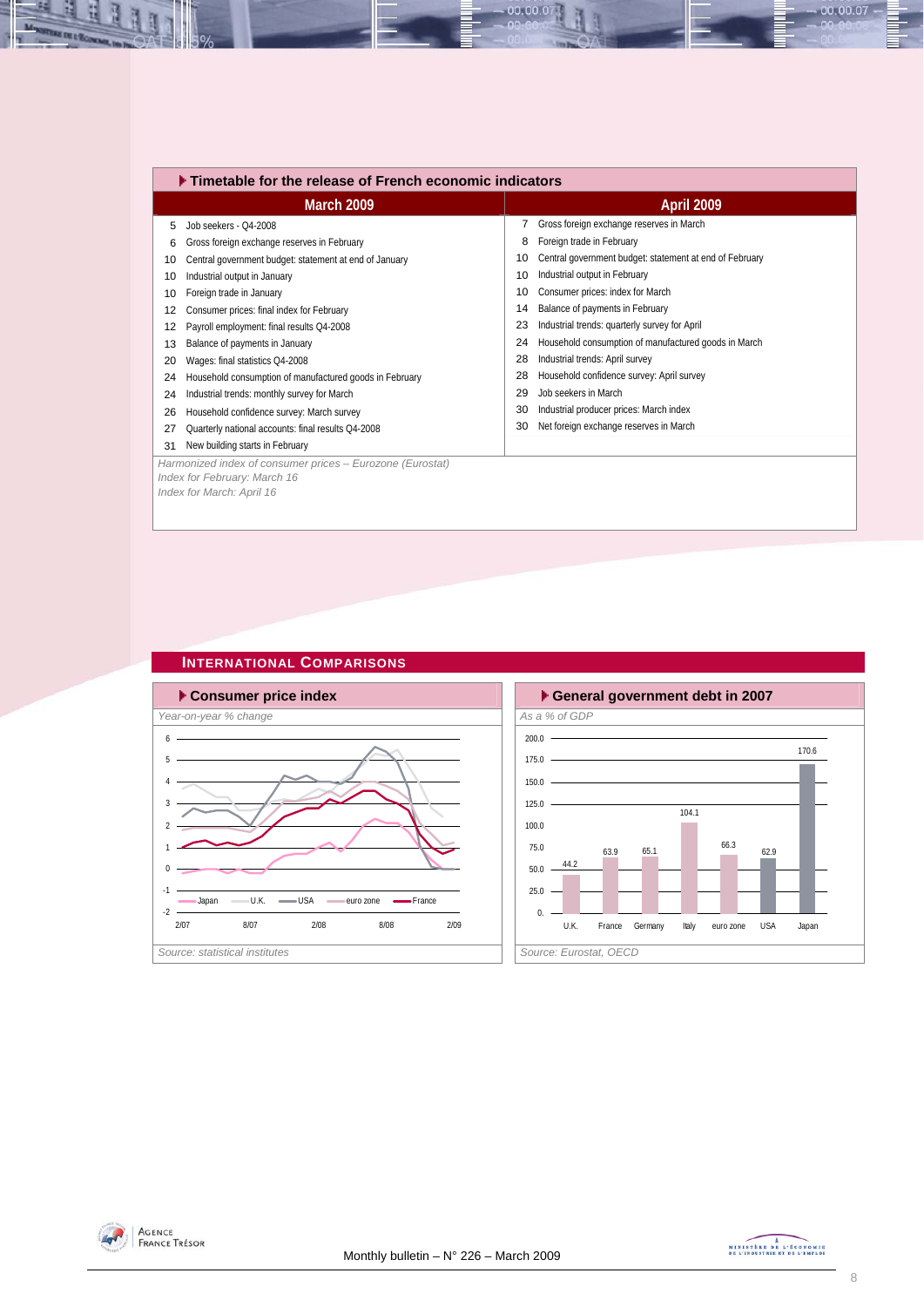#### **FRENCH GOVERNMENT NEGOTIABLE DEBT OUTSTANDING -** *DETTE NEGOCIABLE DE L'ETAT*

 $00.00.07$ 

 **OAT au 28 février 2009** */ fungible Treasury bonds at February 28, 2009*

| En euros                             |                                                                                                                                                                                                                                                                                                              |                                  |                                                                       |                  |                        |                                             |                                         |                                                  |                                                      |                             |                       |
|--------------------------------------|--------------------------------------------------------------------------------------------------------------------------------------------------------------------------------------------------------------------------------------------------------------------------------------------------------------|----------------------------------|-----------------------------------------------------------------------|------------------|------------------------|---------------------------------------------|-----------------------------------------|--------------------------------------------------|------------------------------------------------------|-----------------------------|-----------------------|
| <b>CODE ISIN</b><br>Euroclear France | Libellé de l'emprunt /<br>Bond                                                                                                                                                                                                                                                                               | Encours / Outstanding            | Coefficient d'indexation / Valeur nominale/<br>indexation coefficient | face value       | démembre<br>/ stripped | <b>CODE ISIN</b><br><b>Euroclear France</b> | Libellé de l'emprunt /<br>Bond          | Encours / Outstanding                            | Coefficient d'indexation<br>/ indexation coefficient | Valeur nominale/ face value | démembré<br>/stripped |
|                                      | Échéance 2009                                                                                                                                                                                                                                                                                                | 54 025 252 031                   |                                                                       |                  |                        |                                             | Échéance 2018                           | 34 646 000 000                                   |                                                      |                             |                       |
| FR0000571432                         | OAT 4% 25 avril 2009                                                                                                                                                                                                                                                                                         | 18 640 258 371                   |                                                                       |                  | 654 840 000            | FR0010604983                                | OAT 4% 25 avril 2018                    | 21 294 000 000                                   |                                                      |                             | 133 250 000           |
| FR00005714241                        | OATi 3% 25 juillet 2009                                                                                                                                                                                                                                                                                      | 16 160 856 622 (1)               | 1.17436                                                               | (13 761 416 109) |                        | FR0010670737                                | OAT 4,25% 25 octobre 2018               | 13 352 000 000                                   |                                                      |                             | 5 500 000             |
| FR0000186199                         | OAT 4% 25 octobre 2009                                                                                                                                                                                                                                                                                       | 19 224 137 038                   |                                                                       |                  | 460 730 000            |                                             | Échéance 2019                           | 30 058 468 664                                   |                                                      |                             |                       |
|                                      | Échéance 2010                                                                                                                                                                                                                                                                                                | 31 892 742 970                   |                                                                       |                  |                        | FR0000189151                                | OAT 4,25% 25 avril 2019                 | 21 197 000 000                                   |                                                      |                             | 197 290 000           |
| FR0000186603                         | OAT 5,5% 25 avril 2010                                                                                                                                                                                                                                                                                       | 16 041 719 352                   |                                                                       |                  | 542 920 000            | FR0000570921                                | OAT 8.5% 25 octobre 2019                | 8 844 392 893                                    |                                                      |                             | 3 830 790 000         |
| FR0000187023                         | OAT 5.5% 25 octobre 2010                                                                                                                                                                                                                                                                                     | 15 851 023 618                   |                                                                       |                  | 900 280 000            | FR0000570954 C                              | ETAT 9,82% 31 décembre 2019             | 17 075 771 (2)                                   |                                                      | (6692154)                   |                       |
|                                      | Échéance 2011                                                                                                                                                                                                                                                                                                | 50 424 621 132                   |                                                                       |                  |                        |                                             | Échéance 2020                           | 17 033 704 050                                   |                                                      |                             |                       |
| FR0000570731                         | OAT 6,5% 25 avril 2011                                                                                                                                                                                                                                                                                       | 19 572 445 710                   |                                                                       |                  | 944 030 000            | FR0010050559                                | OATEi 2,25% 25 juillet 2020             | 17 033 704 050 (1                                | 1,12145                                              | (15 189 000 000)            |                       |
| FR00100943751                        | OATi 1,6% 25 juillet 2011                                                                                                                                                                                                                                                                                    | 16 797 289 090 (1)               | 1,09693                                                               | (15313000000)    |                        |                                             | Échéance 2021                           | 19 857 000 000                                   |                                                      |                             |                       |
| FR0000187874                         | OAT 5% 25 octobre 2011<br>Échéance 2012                                                                                                                                                                                                                                                                      | 14 054 886 332<br>59 005 447 683 |                                                                       |                  | 338 490 000            | FR0010192997                                | OAT 3.75% 25 avril 2021                 | 19 857 000 000                                   |                                                      |                             | 446 840 000           |
| FR0000188328                         | OAT 5% 25 avril 2012                                                                                                                                                                                                                                                                                         | 17 169 110 580                   |                                                                       |                  | 588 650 000            |                                             | Échéance 2022                           | 1243 939 990                                     |                                                      |                             |                       |
| FR00001880131                        | OAT€i 3% 25 juillet 2012                                                                                                                                                                                                                                                                                     | 16 796 516 840 (1)               | 1,15886                                                               | (14494000000)    |                        | FR0000571044                                | OAT 8,25% 25 avril 2022                 | 1 243 939 990                                    |                                                      |                             | 809 250 000           |
| FR0000188690                         | OAT 4,75% 25 octobre 2012                                                                                                                                                                                                                                                                                    | 19 554 122 924                   |                                                                       |                  | 486 400 000            | FR0000571085                                | Échéance 2023<br>OAT 8,5% 25 avril 2023 | 29 590 175 993<br>10 606 195 903                 |                                                      |                             | 6 874 740 000         |
| FR0000570780                         | OAT 8,5% 26 décembre 2012                                                                                                                                                                                                                                                                                    | 5 485 697 339                    |                                                                       |                  |                        | FR0010585901                                | OATi 2,1% 25 juillet 2023               | 4735980090 (1)                                   | 1,02577                                              | (4617000000)                |                       |
|                                      | Échéance 2013                                                                                                                                                                                                                                                                                                | 55 815 767 572                   |                                                                       |                  |                        | FR0010466938                                | OAT 4,25% 25 octobre 2023               | 14 248 000 000                                   |                                                      |                             | 292 900 000           |
| FR0000188989                         | OAT 4% 25 avril 2013                                                                                                                                                                                                                                                                                         | 19 827 183 879                   |                                                                       |                  | 148 150 000            |                                             |                                         |                                                  |                                                      |                             |                       |
| FR00001889551                        | OATi 2,5% 25 juillet 2013                                                                                                                                                                                                                                                                                    | 17 013 826 014 (1)               | 1,11450                                                               | (15265882471)    |                        |                                             | Échéance 2025                           | 9671928118                                       |                                                      |                             |                       |
| FR0010011130                         | OAT 4% 25 octobre 2013                                                                                                                                                                                                                                                                                       | 18 974 757 679                   |                                                                       |                  | 225 720 000            | FR0000571150                                | OAT 6% 25 octobre 2025                  | 9671928118                                       |                                                      |                             | 2 945 480 000         |
|                                      | Échéance 2014                                                                                                                                                                                                                                                                                                | 36 323 724 224                   |                                                                       |                  |                        |                                             | Échéance 2028                           | 15 303 907                                       |                                                      |                             |                       |
| FR0010061242                         | OAT 4% 25 avril 2014                                                                                                                                                                                                                                                                                         | 19 254 752 234                   |                                                                       |                  | 145 380 000            | FR0000571226 C                              | OAT zéro coupon 28 mars 2028            | 15 303 907 (3)                                   |                                                      | (46232603)                  |                       |
| FR0010112052                         | OAT 4% 25 octobre 2014                                                                                                                                                                                                                                                                                       | 17 068 971 990                   |                                                                       |                  | 166 050 000            |                                             | Échéance 2029                           | 23 991 989 640                                   |                                                      |                             |                       |
|                                      | Échéance 2015                                                                                                                                                                                                                                                                                                | 52 017 266 253                   |                                                                       |                  |                        | FR0000571218                                | OAT 5,5% 25 avril 2029                  | 15 500 880 458                                   |                                                      |                             | 2 337 420 000         |
| FR0010163543                         | OAT 3,5% 25 avril 2015                                                                                                                                                                                                                                                                                       | 19 388 313 893                   |                                                                       |                  | 110 650 000            | FR00001864131                               | OATi 3,4% 25 juillet 2029               | 8 491 109 182 (1)                                | 1,16939                                              | (7 261 144 000)             |                       |
| FR00101355251                        | OAT€i 1,6% 25 juillet 2015                                                                                                                                                                                                                                                                                   | 12 563 952 360 (1)               | 1.09892                                                               | (11 433 000 000) |                        |                                             | Échéance 2032                           | 27 834 526 340                                   |                                                      |                             |                       |
| FR0010216481                         | OAT 3% 25 octobre 2015                                                                                                                                                                                                                                                                                       | 20 065 000 000                   |                                                                       |                  | 270 390 000            | FR00001887991                               | OATEi 3,15% 25 juillet 2032             | 10 225 203 740 (1)                               | 1,13626                                              | (8999000000)                |                       |
|                                      | Échéance 2016                                                                                                                                                                                                                                                                                                | 42 483 000 000                   |                                                                       |                  |                        | FR0000187635                                | OAT 5,75% 25 octobre 2032               | 17 609 322 600                                   |                                                      |                             | 6 584 400 000         |
| FR0010288357                         | OAT 3,25% 25 avril 2016                                                                                                                                                                                                                                                                                      | 20 461 000 000                   |                                                                       |                  | 36 050 000             |                                             | Échéance 2035                           | 15 614 000 000                                   |                                                      |                             |                       |
| FR0000187361                         | OAT 5% 25 octobre 2016                                                                                                                                                                                                                                                                                       | 22 022 000 000                   |                                                                       |                  | 1 201 730 000          | FR0010070060                                | OAT 4,75% 25 avril 2035                 | 15 614 000 000                                   |                                                      |                             | 3 115 370 000         |
|                                      | Échéance 2017                                                                                                                                                                                                                                                                                                | 54 549 210 820                   |                                                                       |                  |                        |                                             | Échéance 2038                           | 20 629 000 000                                   |                                                      |                             |                       |
| FR0010415331                         | OAT 3,75% 25 avril 2017                                                                                                                                                                                                                                                                                      | 19 990 000 000                   |                                                                       |                  | 244 500 000            | FR0010371401                                | OAT 4% 25 octobre 2038                  | 20 629 000 000                                   |                                                      |                             | 2 270 050 000         |
| FR00102351761                        | OATi 1% 25 juillet 2017                                                                                                                                                                                                                                                                                      | 17 897 210 820 (1)               | 1,05813                                                               | (16 914 000 000) |                        |                                             | Échéance 2040                           | 5 084 820 740                                    |                                                      |                             |                       |
| FR0010517417                         | OAT 4.25% 25 octobre 2017                                                                                                                                                                                                                                                                                    | 16 662 000 000                   |                                                                       |                  | 231 700 000            | FR00104473671                               | OATEI 1,8% 25 juillet 2040              | 5 084 820 740 (1)                                | 1,05254                                              | (4831000000)                |                       |
|                                      |                                                                                                                                                                                                                                                                                                              |                                  |                                                                       |                  |                        |                                             | Échéance 2055                           | 14 926 000 000                                   |                                                      |                             |                       |
|                                      |                                                                                                                                                                                                                                                                                                              |                                  |                                                                       |                  |                        | FR0010171975                                | OAT 4% 25 avril 2055                    | 14 926 000 000                                   |                                                      |                             | 3 299 040 000         |
|                                      |                                                                                                                                                                                                                                                                                                              |                                  |                                                                       |                  |                        |                                             |                                         | <b>Total OAT / total fungible Treasury bonds</b> |                                                      |                             | 686 733 890 127       |
|                                      | (1) Encours OAT indexées = valeur nominale x coefficient d'indexation / indexed bonds outstanding = face value x indexation coefficient<br>(2) y compris intérêts capitalisés au 31/12/2008 / including coupons capitalized at 12/31/2008; non offerte à la souscription / not open to subscription          |                                  |                                                                       |                  |                        |                                             |                                         | Encours démembré /stripped outstanding           |                                                      |                             | 40 838 980 000        |
|                                      | (3) valeur actualisée au 31/03/2008 / actualized value at 03/31/2008 ; non offerte à la souscription / not open to subscription                                                                                                                                                                              |                                  |                                                                       |                  |                        |                                             | En % des lignes démembrables            |                                                  |                                                      |                             | 6%                    |
|                                      | OATi: OAT indexée sur l'indice français des prix à la consommation (hors tabac) / OAT indexed on the French consumer price index (excluding tobacco)<br>OAT€i : OAT indexée sur l'indice des prix à la consommation harmonisé de la zone euro (hors tabac) / OAT indexed on the eurozone harmonized index of |                                  |                                                                       |                  |                        |                                             | As a % of strippable bonds              |                                                  |                                                      |                             |                       |
| consumer price (excluding tobacco)   |                                                                                                                                                                                                                                                                                                              |                                  |                                                                       |                  |                        |                                             | Durée de vie moyenne                    |                                                  |                                                      |                             | 9 ans et 236 jours    |
|                                      | TEC 10 : taux de l'échéance constante à 10 ans / yield of 10-year constant maturity Treasury                                                                                                                                                                                                                 |                                  |                                                                       |                  |                        |                                             | Average maturity                        |                                                  |                                                      |                             | 9 years and 236 days  |





00.00.07